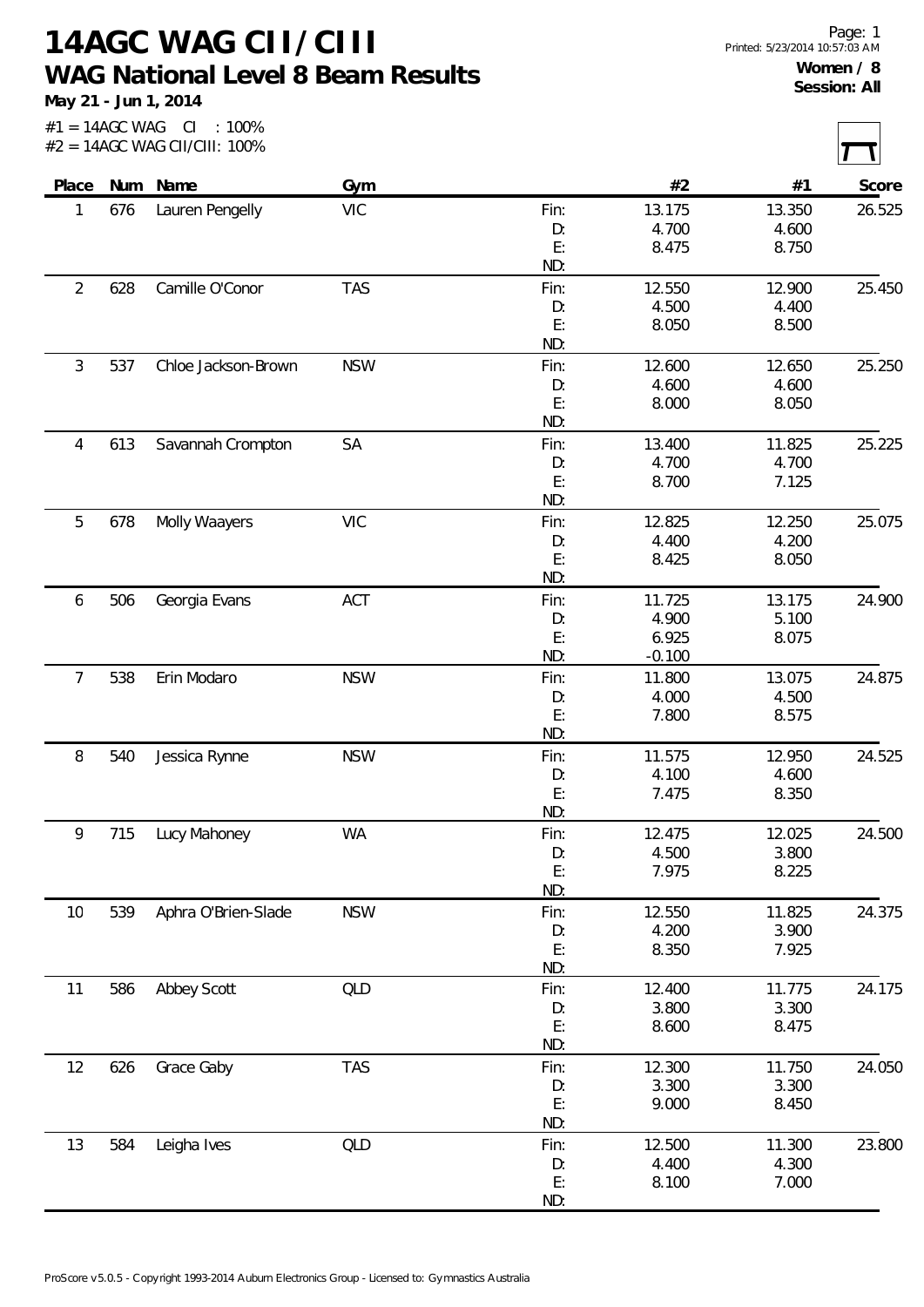## **14AGC WAG CII/CIII WAG National Level 8 Beam Results**

**May 21 - Jun 1, 2014**

| Place |     | Num Name             | Gym        |            | #2              | #1              | Score  |
|-------|-----|----------------------|------------|------------|-----------------|-----------------|--------|
| 14    | 536 | <b>Bianca Harris</b> | <b>NSW</b> | Fin:       | 12.175          | 11.525          | 23.700 |
|       |     |                      |            | D:         | 3.700           | 3.200           |        |
|       |     |                      |            | E:         | 8.475           | 8.325           |        |
|       |     |                      |            | ND:        |                 |                 |        |
| 15    | 614 | Kendall Krooglik     | SA         | Fin:       | 11.300          | 12.350          | 23.650 |
|       |     |                      |            | D:         | 4.300           | 4.900           |        |
|       |     |                      |            | E:         | 7.000           | 7.450           |        |
|       |     |                      |            | ND:        |                 |                 |        |
| 16    | 713 | Mikayla Kidd         | WA         | Fin:       | 12.075          | 11.450          | 23.525 |
|       |     |                      |            | D:         | 4.500           | 4.500           |        |
|       |     |                      |            | E:         | 7.575           | 6.950           |        |
|       |     |                      |            | ND:        |                 |                 |        |
| 17    | 714 | Keira Kikalis        | <b>WA</b>  | Fin:       | 11.325          | 12.175          | 23.500 |
|       |     |                      |            | D:         | 3.800           | 3.800           |        |
|       |     |                      |            | E:<br>ND:  | 7.525           | 8.375           |        |
|       |     |                      |            |            |                 |                 |        |
| 18T   | 588 | Stephanie Zeilinga   | QLD        | Fin:<br>D: | 11.625<br>3.900 | 11.725<br>3.800 | 23.350 |
|       |     |                      |            | E:         | 7.725           | 7.925           |        |
|       |     |                      |            | ND:        |                 |                 |        |
| 18T   | 677 | Jessica Toh          | <b>VIC</b> | Fin:       | 11.225          | 12.125          | 23.350 |
|       |     |                      |            | D:         | 4.100           | 4.100           |        |
|       |     |                      |            | E:         | 7.125           | 8.025           |        |
|       |     |                      |            | ND:        |                 |                 |        |
| 20    | 535 | Elise Baxter         | <b>NSW</b> | Fin:       | 10.775          | 12.475          | 23.250 |
|       |     |                      |            | D:         | 4.200           | 4.700           |        |
|       |     |                      |            | E:         | 6.575           | 7.775           |        |
|       |     |                      |            | ND:        |                 |                 |        |
| 21    | 616 | Erin Teakle          | <b>SA</b>  | Fin:       | 11.575          | 11.500          | 23.075 |
|       |     |                      |            | D:         | 3.100           | 3.200           |        |
|       |     |                      |            | E:         | 8.475           | 8.300           |        |
|       |     |                      |            | ND:        |                 |                 |        |
| 22    | 625 | Zoe Dowling          | <b>TAS</b> | Fin:       | 11.375          | 11.675          | 23.050 |
|       |     |                      |            | D:         | 3.700           | 3.700           |        |
|       |     |                      |            | E:         | 7.675           | 7.975           |        |
|       |     |                      |            | ND:        |                 |                 |        |
| 23    | 585 | Anna Rowe            | <b>QLD</b> | Fin:       | 11.325          | 11.500          | 22.825 |
|       |     |                      |            | D:<br>E:   | 3.800<br>7.525  | 3.800           |        |
|       |     |                      |            | ND:        |                 | 7.700           |        |
| 24    | 612 | Tanika Alford        | SA         | Fin:       | 11.800          | 10.775          | 22.575 |
|       |     |                      |            | D:         | 3.200           | 3.200           |        |
|       |     |                      |            | E:         | 8.600           | 7.575           |        |
|       |     |                      |            | ND:        |                 |                 |        |
| 25    | 629 | Georgina Osborn      | <b>TAS</b> | Fin:       | 10.850          | 11.700          | 22.550 |
|       |     |                      |            | D:         | 3.300           | 3.300           |        |
|       |     |                      |            | E:         | 7.550           | 8.400           |        |
|       |     |                      |            | ND:        |                 |                 |        |
| 26    | 505 | Alannah Bourandanis  | ACT        | Fin:       | 11.450          | 11.050          | 22.500 |
|       |     |                      |            | D:         | 4.100           | 3.900           |        |
|       |     |                      |            | E:         | 7.450           | 7.150           |        |
|       |     |                      |            | ND:        | $-0.100$        |                 |        |